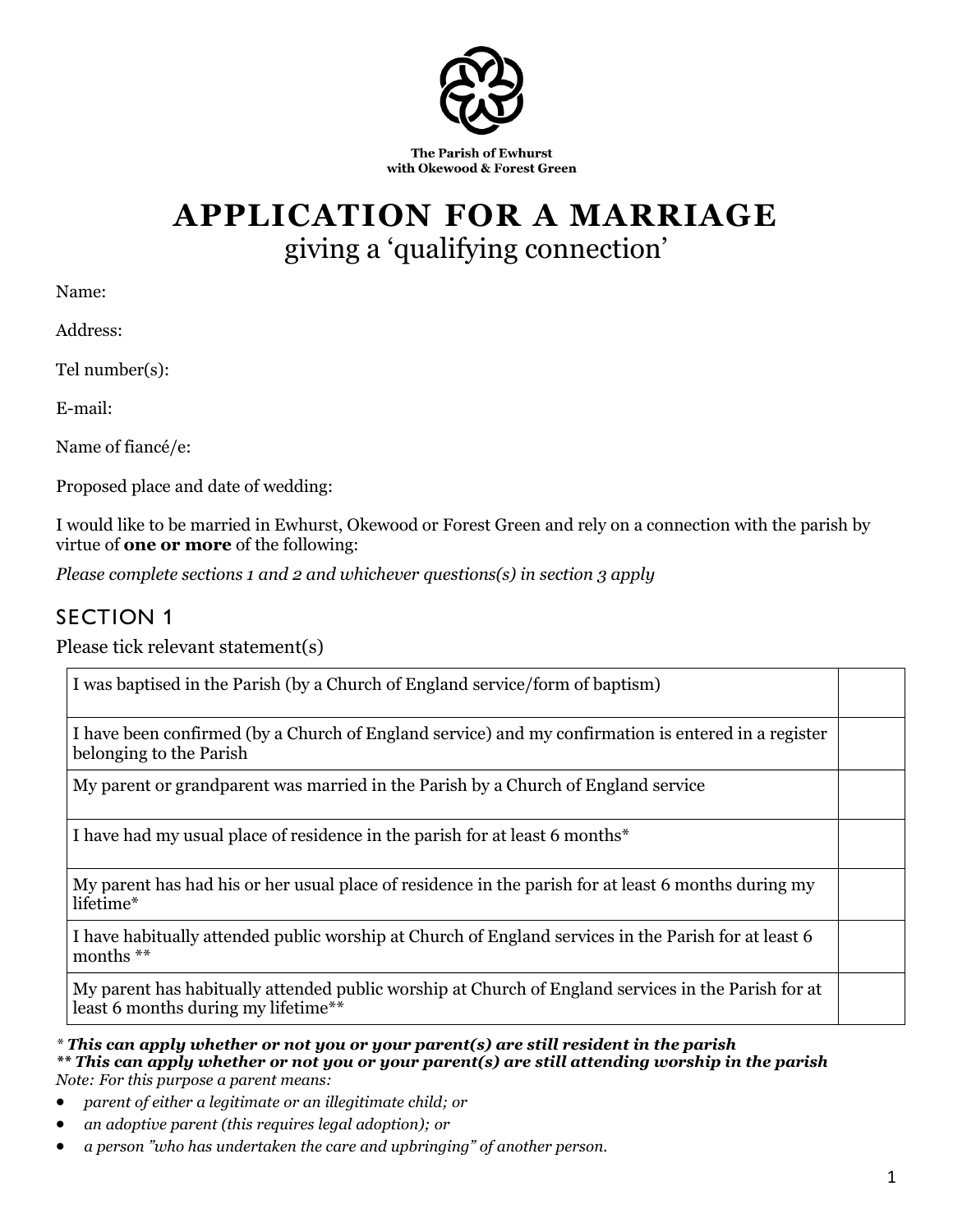# SECTION 2

Does any of the information on which you are relying to show your connection with the parish give a name for you which is different from the one you have used on this form; or give the surname for any parent or grandparent of yours which is different from your surname as set out on this form?

Yes / No

| If yes, please:                                                                                                                                                                                                                                                          |  |
|--------------------------------------------------------------------------------------------------------------------------------------------------------------------------------------------------------------------------------------------------------------------------|--|
| Give the previous/other name(s)                                                                                                                                                                                                                                          |  |
| Explain how the difference has arisen                                                                                                                                                                                                                                    |  |
| If the reason for the difference between the names is that you<br>have changed your name, explain when and how the change(s)<br>took place and provide any documentary information (e.g.<br>adoption certificate, marriage certificate, deed poll for change of<br>name) |  |

## SECTION 3

- *Please answer only the questions which relate to the connection(s) you have ticked in section 1.*
- Please give exact dates, places, names etc if possible if not, please give as much information as *you can*

#### My connection is that I was baptised in either St Peter and St Paul Ewhurst, St John the Baptist, **Okewood or Holy Trinity, Forest Green**

| When were you baptised?                                                                                                                                                                  |  |
|------------------------------------------------------------------------------------------------------------------------------------------------------------------------------------------|--|
| What documentary or other information do you have for<br>this? (Please submit any copy of an entry in the<br>baptism register, baptism certificate or other<br>documents with this form) |  |

#### **My connection is that I have been confirmed (by a Church of England service) and my confirmation is entered in a register belonging to St Peter and St Paul Ewhurst, St John the Baptist, Okewood or Holy Trinity, Forest Green**

| When were you confirmed?                                                                                                                                                                                                             |  |
|--------------------------------------------------------------------------------------------------------------------------------------------------------------------------------------------------------------------------------------|--|
| Where were you confirmed?                                                                                                                                                                                                            |  |
| Who prepared you for confirmation?                                                                                                                                                                                                   |  |
| What documentary or other information do you have as<br>regards the registration of your confirmation? (Please<br>submit any copy of an entry in the confirmation<br>register, certificate etc or other documents with this<br>form) |  |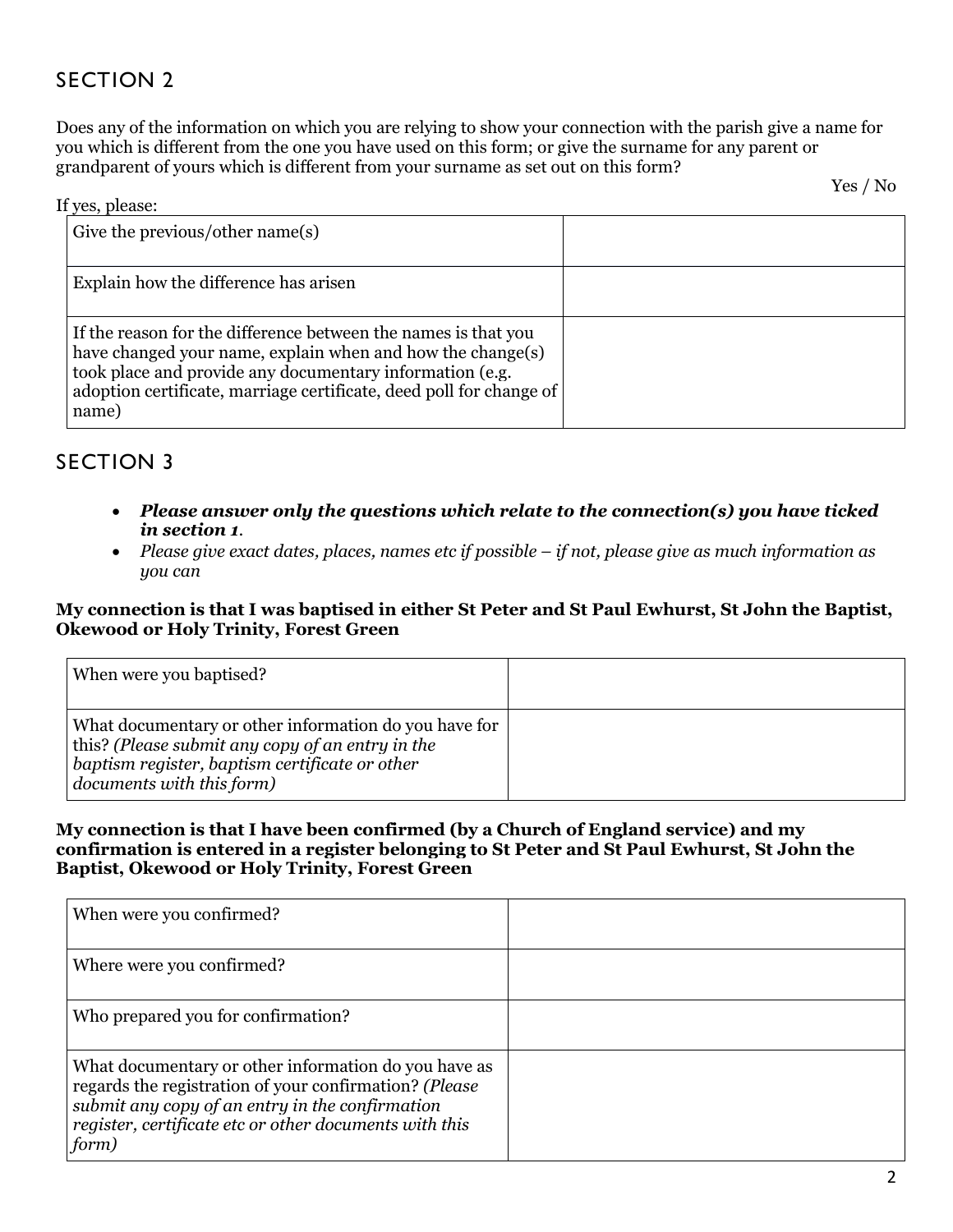#### **My connection is that my parent or grandparent was married in either St Peter and St Paul Ewhurst, St John the Baptist, Okewood or Holy Trinity, Forest Green**

| When did the marriage take place?                                                                                                                                                                  |  |
|----------------------------------------------------------------------------------------------------------------------------------------------------------------------------------------------------|--|
| Please give names of the parties to the marriage, and<br>state how the<br>relevant party/parties are related to you.                                                                               |  |
| What documentary or other information do you have for<br>this? (Please submit a copy of the relevant entry in the<br>marriage register, marriage certificate or other<br>documents with this form) |  |

#### My connection is that I have had my usual place of residence in the Parish for at least 6 months

Please give

| Each address at which you have been resident in the<br>parish and the relevant dates.                               |  |
|---------------------------------------------------------------------------------------------------------------------|--|
| What documentary or other information do you have for<br>the above? (Please submit the documents with this<br>form) |  |

#### My connection is that my parent has had his or her usual place of residence in the Parish for at **least 6 months during my lifetime**

Please give:

| Each address at which a parent of yours has been<br>resident in the parish.                                         |  |
|---------------------------------------------------------------------------------------------------------------------|--|
| The name(s) of the parent(s) resident there.                                                                        |  |
| The dates between which that address is/was<br>his/her/their usual place of residence.                              |  |
| What documentary or other information do you have for<br>the above? (Please submit the documents with this<br>form) |  |

**My connection is that I have habitually attended public worship at Church of England services at either St Peter and St Paul Ewhurst, St John the Baptist, Okewood or Holy Trinity, Forest Green for at least 6 months.**